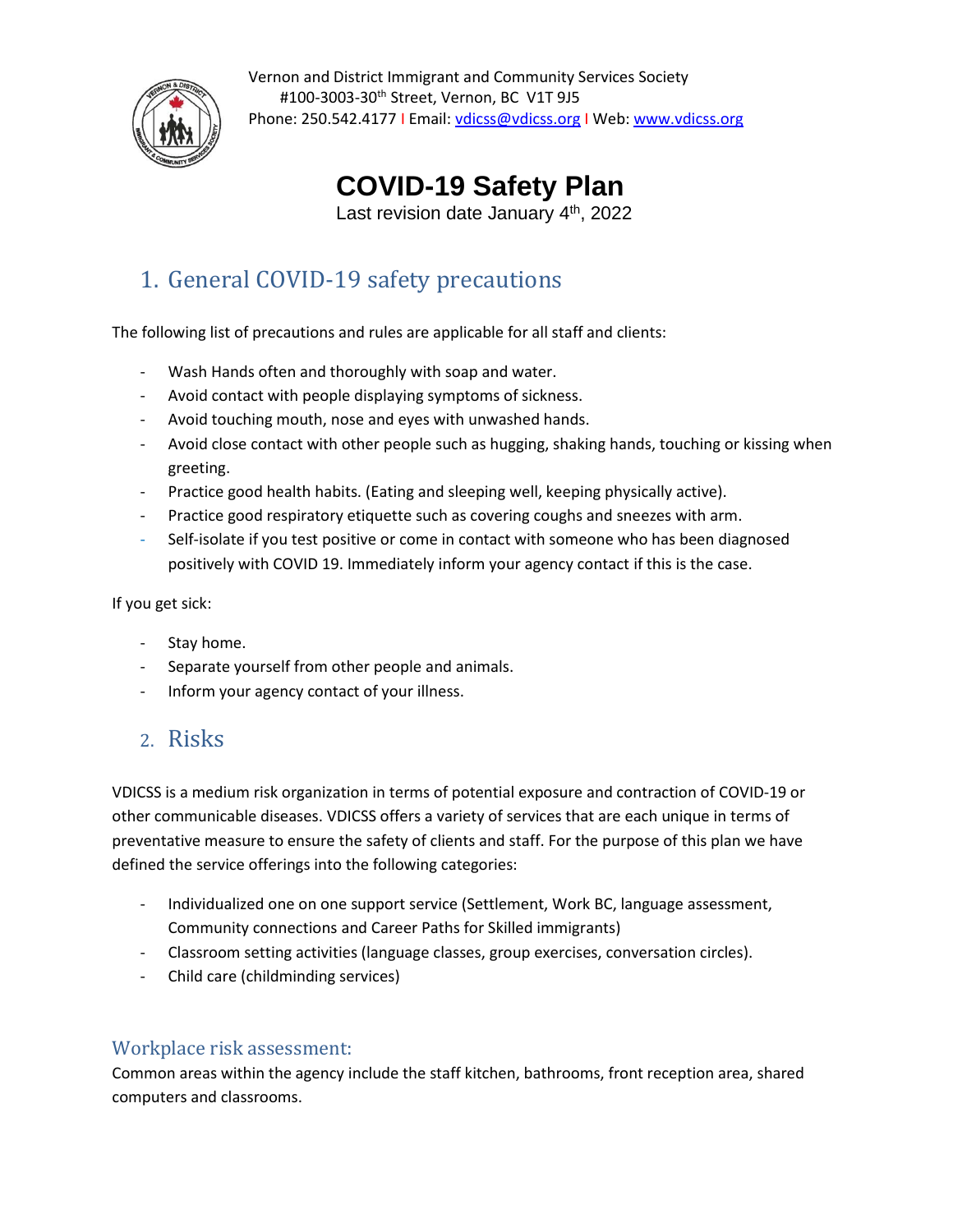High traffic-touch areas include door knobs, light switches, classroom tables, coffee pots, telephones, shared computers including keyboards, screen and cursor devices. Within the childminding room these areas include toys, books, tables and other accessible items within the center.

The following is a list of employee job tasks where preventative measures need to be considered:

- a. In-office one-on-one services including settlement services, language assessment, employment counselling and community connections.
- b. Teaching in a classroom setting.
- c. Childminding Center attendants supervising children.
- d. Front desk reception interacting with guests and visitors.
- e. Common Spaces.

Generally, employees do not share computers, communication devices or other tools minimizing the risk of cross contamination.

## Protocols of reducing risks.

#### In accordance with the guidance of Work Safe BC we are adopting the 4 levels of protection:

First level protection (elimination): Limit the number of people in your workplace where possible by implementing workfrom-home arrangements, establishing occupancy limits, rescheduling work tasks, or other means. Rearrange work spaces to ensure that workers are at least 2 m (6 ft) from coworkers, customers, and members of the public.

Second level protection (engineering controls): If you can't always maintain physical distancing, install barriers such as plexiglass to separate people.

Third level protection (administrative controls): Establish rules and guidelines, such as cleaning protocols, telling workers to not share tools, or implementing one-way doors or walkways.



Fourth level protection (PPE): If the first three levels of

protection aren't enough to control the risk, consider the use of non-medical masks. Be aware of the limitation of nonmedical masks to protect the wearer from respiratory droplets. Ensure workers are using masks appropriately.

# a) In-office one-on-one services:

#### First level protection:

Individualized services will continue in-person and preferably through remote options. Clients will be served through online platforms such as Zoom or via telephone.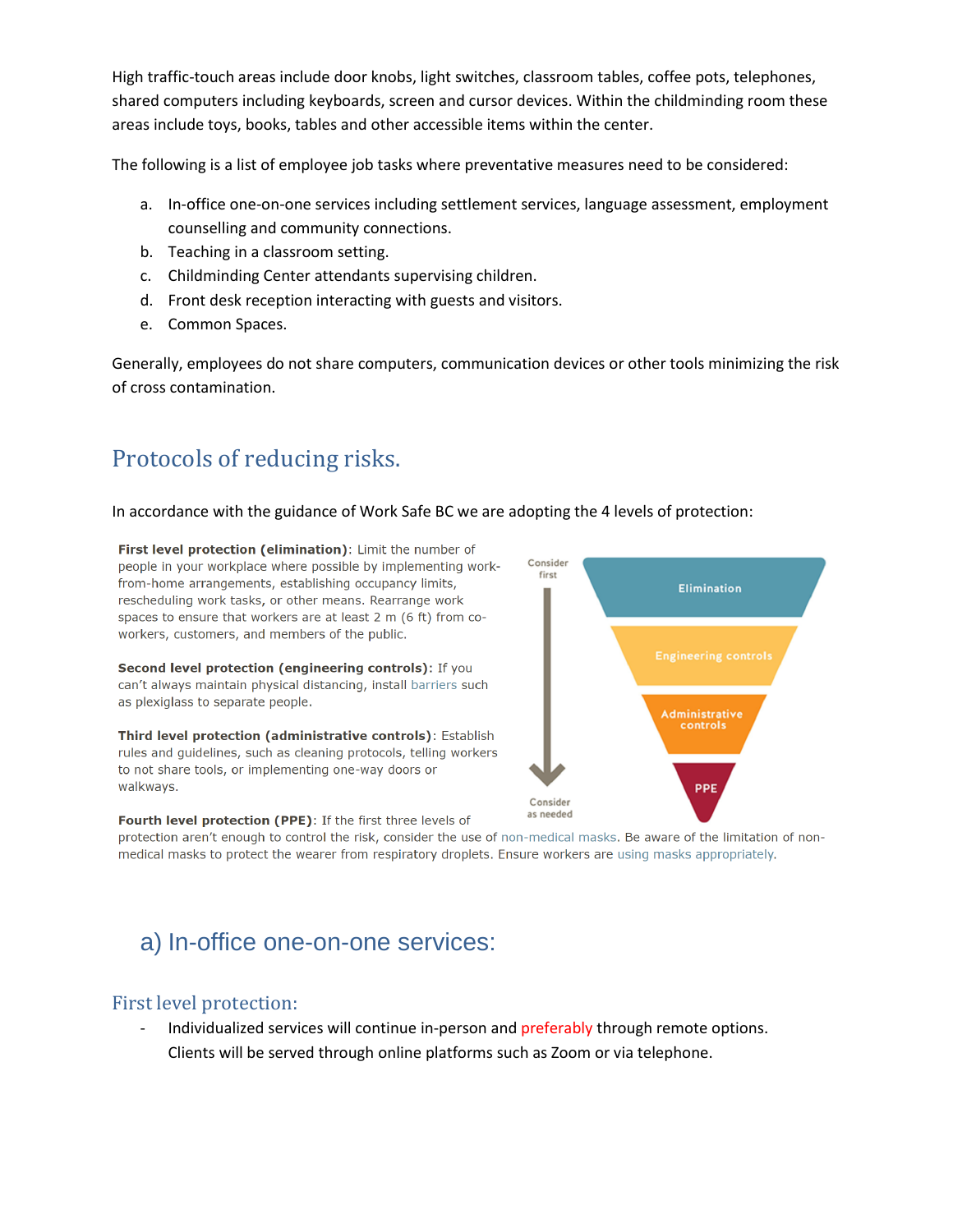### Second level protection:

- In-person client meetings are in designated rooms that are equipped with either a plexiglass barrier if social distancing can't be accommodate or in a room that is large enough to maintain social distancing (min of 2 meters or 6 feet).
- The room is equipped with designated writing utensils for the staff member and the client to prevent cross contamination.
- While in the room, both the staff member and the client are to wear masks throughout the entire consultation. The client will be made aware that he/she is to bring her/his own mask to the session. Should the client not have a mask available, the agency will supply a mask at nominal cost.

### Third level protection:

- Staff is aware not to share office supplies if possible and to minimize surface contacts in common areas. Masks are mandatory for staff outside their office.
- Disinfectant wipes are available throughout the office to disinfect shared equipment such as photocopiers and printers.
- Hand sanitizing dispensers are available in each office for individual use as well as in common areas such as high-traffic areas and entrances.
- Appropriate signage is installed in certain areas to remind staff and clients of proper protocols. These signs may include narrow hallway procedures, handwashing and hand sanitizing reminders and workstation best practices.
- Employees receive instruction and communication in regards to precautionary measures.

#### Fourth level protection:

- VDICSS provides staff with PPE. This may include but is not limited to masks, latex gloves and face shields. Masks are mandatory in office areas outside of the individual offices.

# b) Teaching in a classroom setting

Classes continue via Zoom remotely or in-person until further notice. A return to only online teaching will be re-evaluated if needed. The protection levels listed below apply for in-person classes.

### First level protection:

- The classroom is set up with social distancing practices. (minimum of 2 meters or 6 feet apart per student and away from the teachers). This allows only a certain number of students to be in the classroom.
- If there are additional students beyond the class limits, students will be invited to join via video conferencing.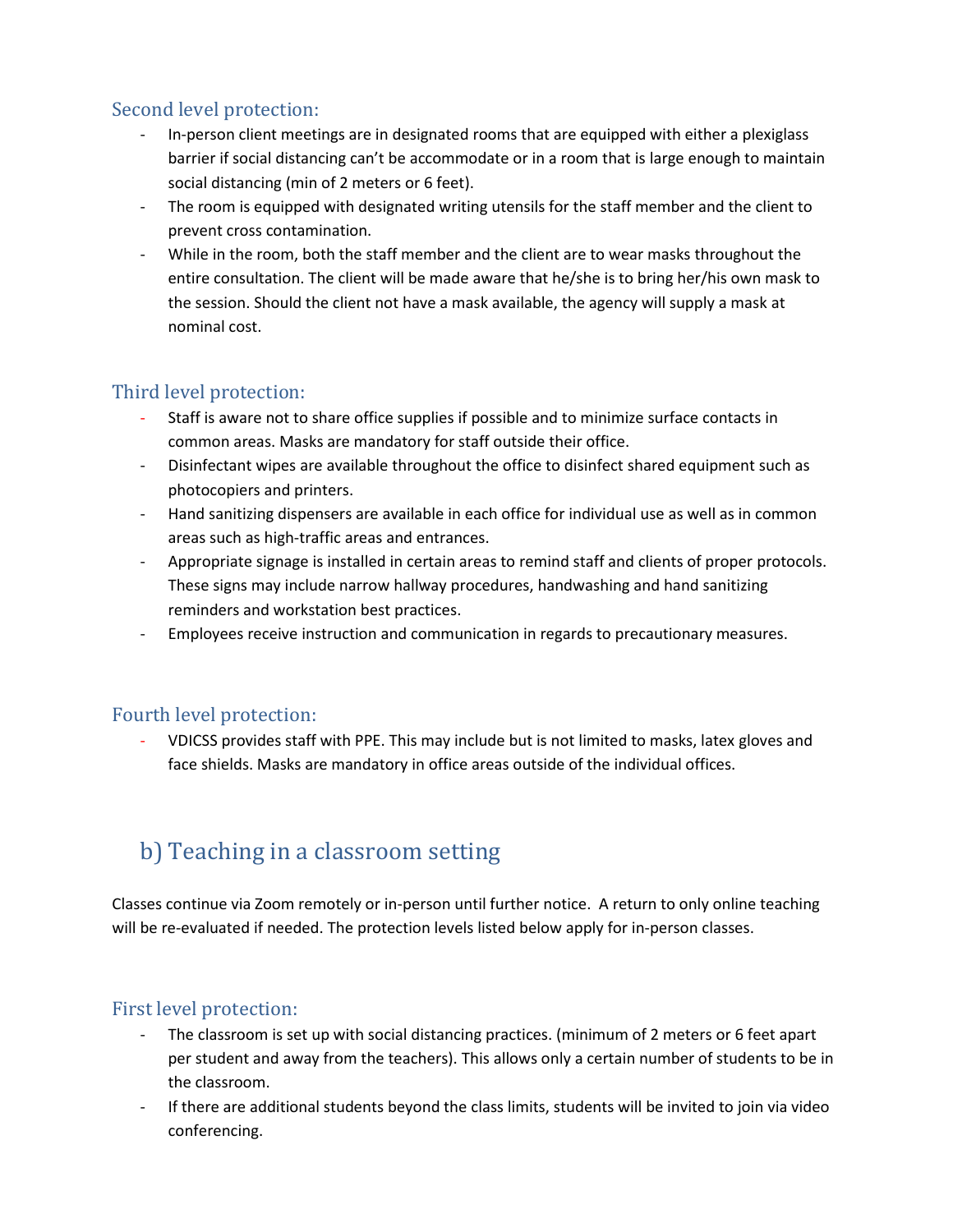Students have their own writing utensils, stationery and supplies. No sharing of supplies is permitted in the classroom.

#### Second level protection:

The classrooms are large enough to maintain social distancing effectively. If for any reason social distancing can't be maintained plexiglass protection shields need to be in place.

#### Third level protection:

- Students are expected to wash their hands prior to entry into the classroom in the washroom.
- Students and teachers are asked to disinfect their work desks and arm chair surfaces prior to the start of the class and post class with agency-provided wipes.
- Teachers ensure students maintain social distancing between each other and the staff.
- Traffic in and out of the classroom during classes is restricted/limited.
- Students consume snacks or drinks inside the classroom. The usage of the staff kitchen is not permitted for students as long as the COVID-19 procedure is in effect.
- Coffee or other beverages are not be available to students. Students are encouraged to bring their own beverages.
- Students are encouraged to enter and exit the building before and after the class as efficiently and quickly as possible.
- Hand sanitizers are available in the classroom. Teachers will remind students to sanitize hands throughout the sessions.
- Employees receive instruction and communication in regards to precautionary measures.

#### Fourth level protection:

- PPE such as face masks or face shields will be available for the teacher if they choose to wear them.
- Students are encouraged to bring their own face masks. The agency has a limited stock available for a nominal fee.
- Since the primary purpose of the class is language training, masks may not be practical in this setting. During class, as long as social distancing is ensured, masks are not compulsory in the classroom.
- Students will be required to wear masks when entering the building, exiting the building and if they need to leave the classroom to use the washroom.

## c) Childminding Center

Childcare programs in B.C are licensed and regulated through the Ministry of Health, Child Care Licensing. As a result, The Childminding Centre will always strictly adhere to all restrictions and mandates provided by this governing body. The Ministry of Health, Child Care Licensing has instructed child care providers to follow all directives provided by the Ministry of Health and the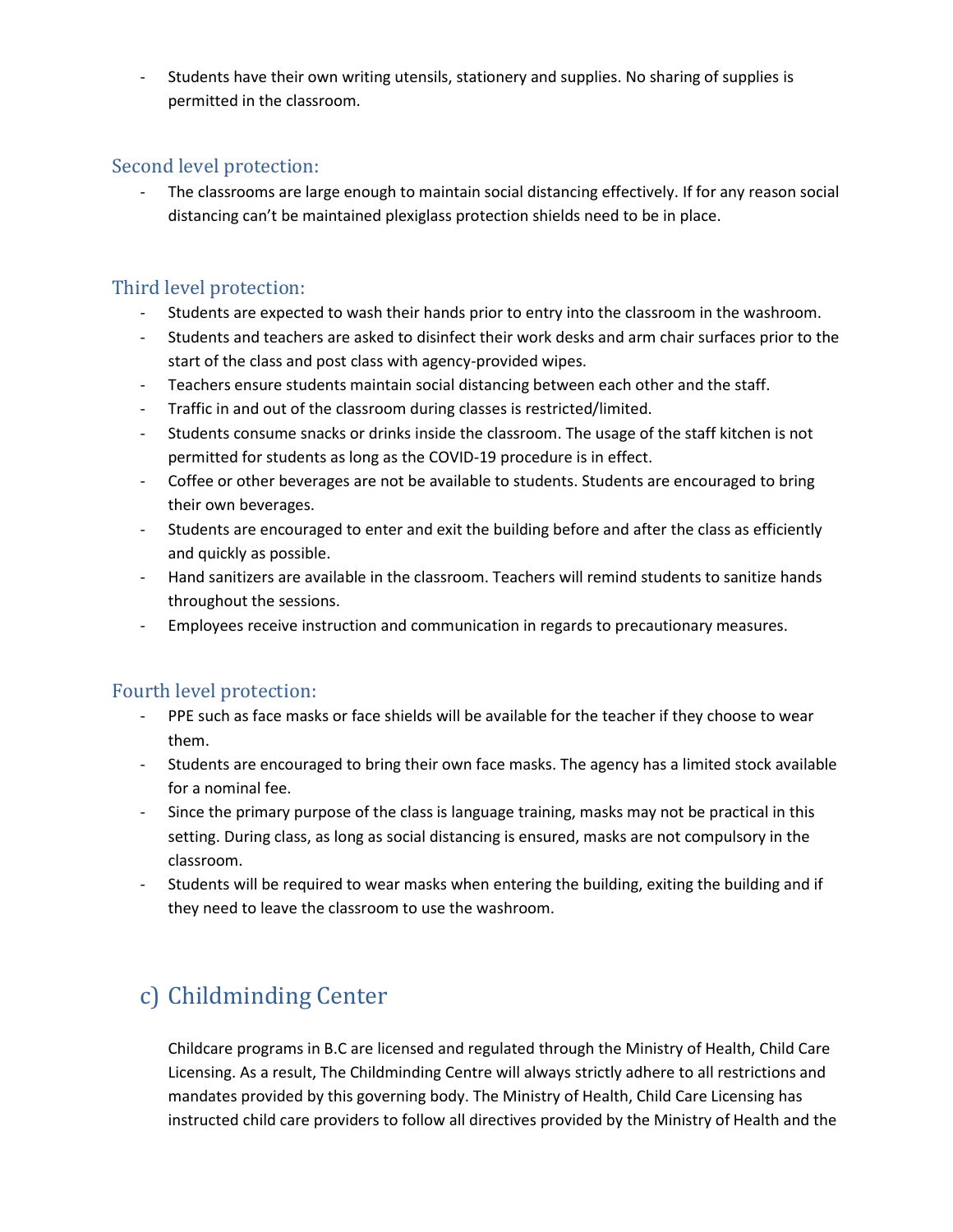British Columbia Centre for Disease Control (BCCDC) for procedures and safety protocols. We continue to monitor these guidelines and will modifying this plan as applicable.

### First level protection

- Children's activities are currently provided in-person. When needed it will be re-evaluted if inperson sercives need to be suspended.
- Children that are ill will not be permitted into the Childminding Center. (Symptoms include but not limited to fever, chills, diarrhea, body aches, cough or runny nose.)
- Children will have designated craft materials such as crayons, glue, paper etc. (No sharing will be permitted).
- The maximum children permitted in the room will be capped at 8 units at any given time.

#### Second level protection

- Cleaning and sanitizing of surfaces, door knobs, toys will occur after each Childminding class.

### Third level protection

- Children will be expected to wash their hands in the washrooms prior to entry into the Childminding Center.
- Jackets, strollers and bags are to remain in designated areas inside the Childminding Center.
- Children are to change their outside shoes to inside shoes. Outside shoes are be left outside of the Childminding Center.
- Traffic in and out of the Childminding Center will restricted/limited to children, parents and childminding staff. Other staff are only permitted in special circumstances.
- Parents and children utilize a designated entry and exit door to minimize potential cross contamination with other staff and clients
- Parents will feed their children inside the Childminding Center. The usage of the staff kitchen is not permitted for students, clients or children as long as the COVID-19 procedure is in effect.
- VDICSS has emergency bottled water and pre-packaged snacks available.
- Parents and children will be encouraged to enter and exit the building before and after the class as efficiently and quickly as possible
- Hand sanitizers dispensers are available in the Childminding center. Childminders will help sanitize children's hands constantly throughout the visit in the Childminding Center.
- Parents and staff will receive instruction and communication in regards to precautionary measures. (See Appendix B).

### Fourth level protection

- VDICSS makes PPE available to staff. This may include but is not limited to masks, latex gloves, or safety glasses.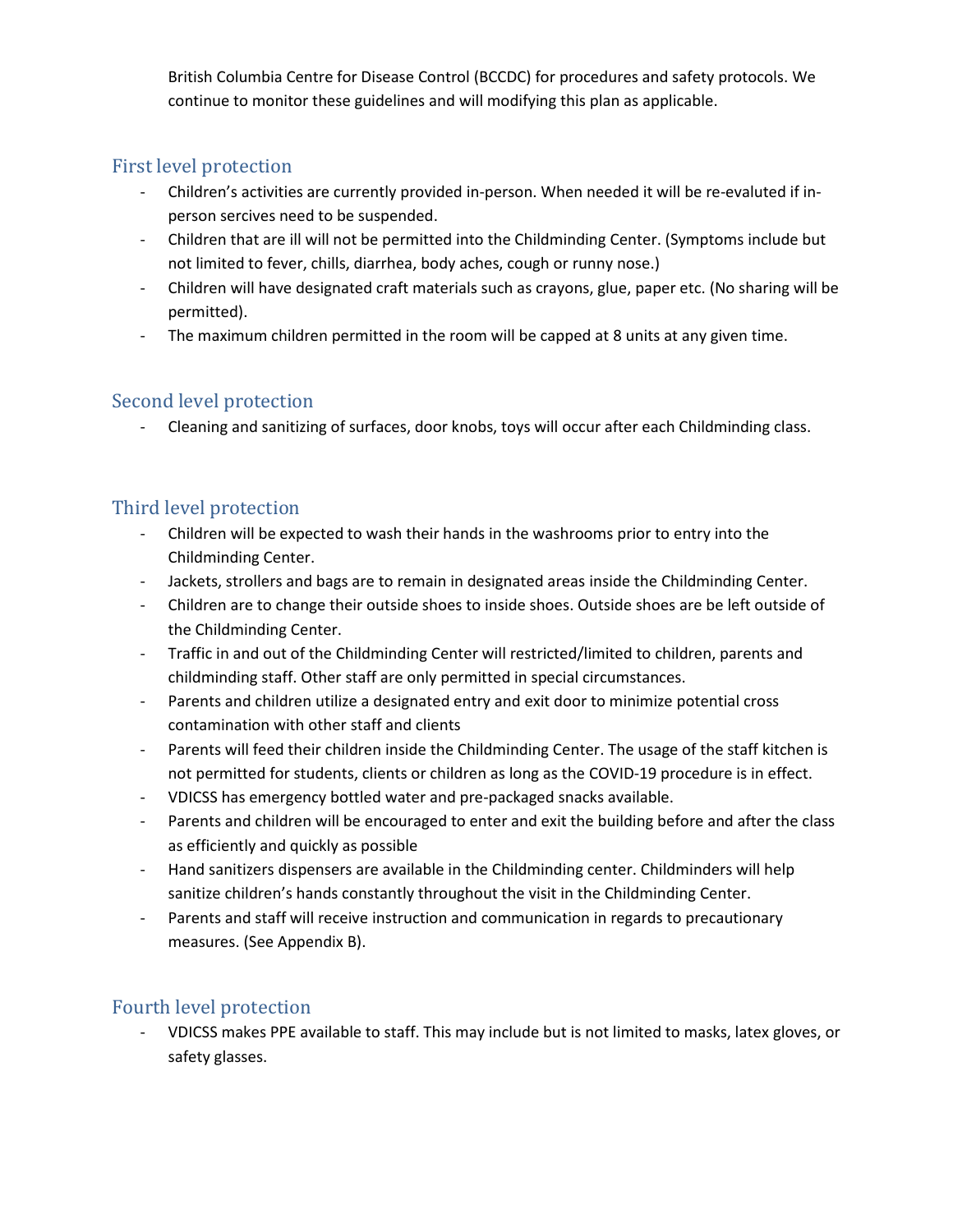# d) Front desk reception

#### First level protection

- VDICSS employs a front desk employee.
- No more than 2 clients are permitted in the reception area which will be posted at the entry door.
- All clients will be screened through the COVID-19 Questionnaire.
- Reception is spaced appropriately to meet the 2 meter or 6 feet social distancing requirement.
- The client will be advised to disinfect their hands immediately with one hand sanitizer dispensers available in the reception area.
- The door sign will also ask visiting clients to wear a mask when entering VDICSS.
- Clients will be encouraged to book online meetings instead of in-person sessions to reduce the traffic in the office

#### Second level protection

- A plexiglass barrier is installed on the reception desk to add an extra layer of protection between the staff member and clients.
- The reception worker will clean and disinfect other areas the client may have touched, including the door handles and or seats, computers etc.
- The front desk area is secured with electronic locks to control public traffic flow.

### Third level protection

- If possible the reception worker will remain behind the plexiglass barrier throughout the encounter.
- The reception worker will also manage the maximum number of visitors and ask visitors to wait outside, if possible.

### Fourth level protection

- VDICSS will make PPE available to staff. This may include but is not limited to masks and latex gloves.
- The reception worker will be required to wear a mask during each encounter.

# e) Common Spaces

#### First level protection

- Common spaces within VDICSS are defined as the kitchen, filing room and bathrooms. Clients are not permitted in the kitchen or filing room.
- Masks are mandatory in all common spaces for staff.
- The kitchen will have a maximum of 2 staff members at the same time.